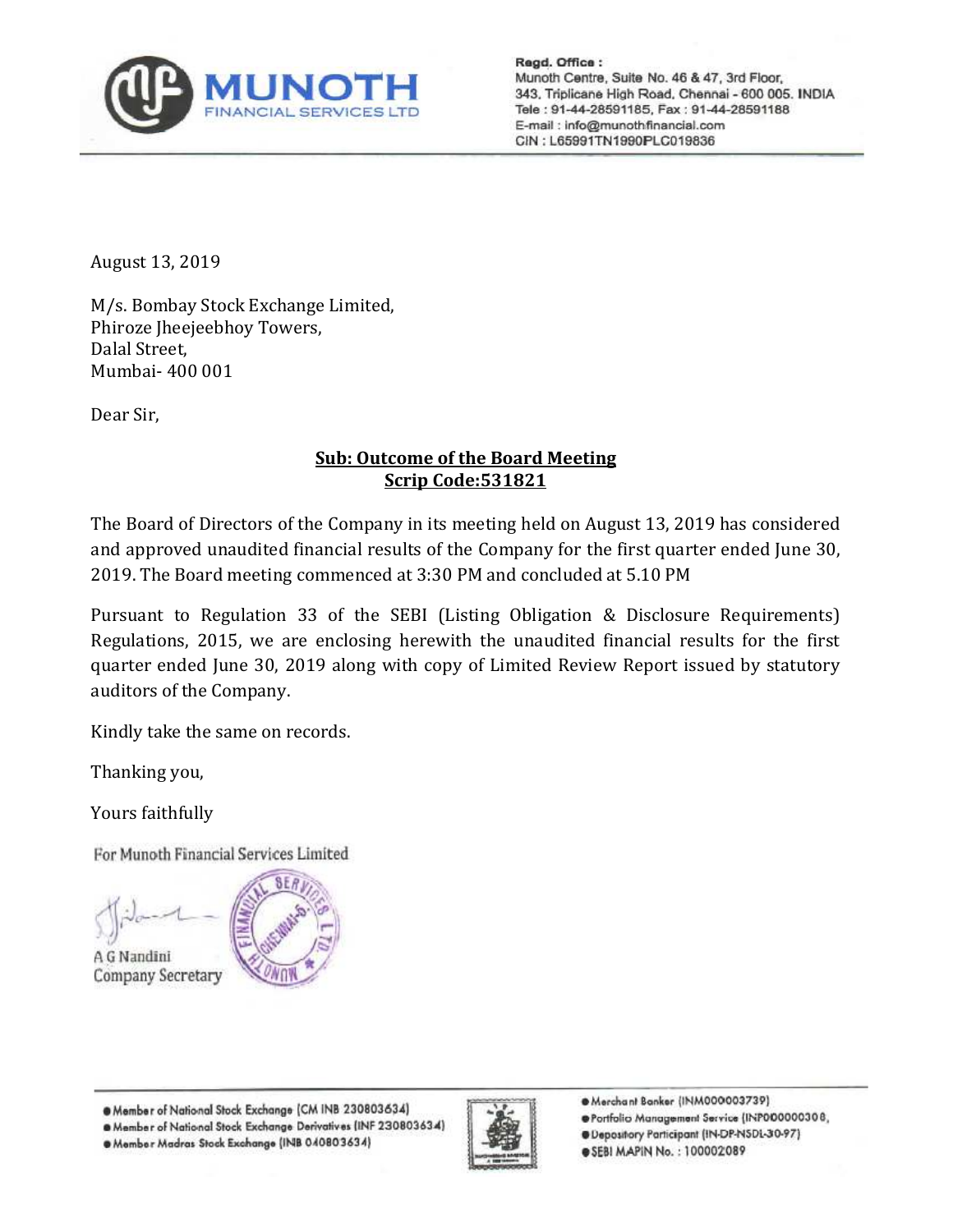## MUNOTH FINANCIAL SERVICES LIMITED CIN: L65991TN1990PLC019836 Registered Office: Suite No.46 & 47, Munoth Centre, 343, Triplicane High Road, Chennai-600 005

|                         |                                                                                  | Source and hours on sold<br>(Rs. In Lakhs) |               |               |               |  |
|-------------------------|----------------------------------------------------------------------------------|--------------------------------------------|---------------|---------------|---------------|--|
|                         |                                                                                  | Quarter Ended                              | Quarter Ended | Quarter Ended | Year Ended    |  |
|                         | Particulars                                                                      | June 30,2019                               | March 31,2019 | June 30,2018  | March 31,2019 |  |
|                         |                                                                                  | (Unaudited)                                | (Audited)     | (Unaudited)   | (Audited)     |  |
|                         | Revenue From Operations                                                          | 10.17                                      | 11.29         | 6.51          | 35.60         |  |
| II                      | Other Income                                                                     | 0.76                                       | 1.75          | 0.45          | 4.13          |  |
| III                     | Total Income (I+II)                                                              | 10.93                                      | 13.04<br>¥.   | 6.96          | 39.73         |  |
| IV <sub></sub>          | Expenses                                                                         |                                            |               |               |               |  |
|                         | Cost of Materials Consumed                                                       | 0.00                                       | 0.00          | 0.00          | 0.00          |  |
|                         | Purchases of Stock-in-Trade                                                      | 0.00                                       | 0.00          | 0.00          | 0.00          |  |
|                         | Changes in inventories of finished goods,<br>Stock-in-Trade and work-in progress | 0.00                                       |               |               |               |  |
|                         | Employee benefits expense                                                        | 10.36                                      | 0.00          | 0.00          | 0.00          |  |
|                         | <b>Finance Costs</b>                                                             | 0.17                                       | 8.65          | 11.24         | 48.03         |  |
|                         | Depreciation and amortisation expenses                                           |                                            | (0.15)        | 0.17          | 0.59          |  |
|                         |                                                                                  | 1.06                                       | 0.66          | 0.63          | 2.79          |  |
|                         | Other Expenses                                                                   | 8.66                                       | 23.82         | 9.10          | 55.22         |  |
|                         | Loss on Fair Value of Investments                                                | 4.69                                       | 0.00          | 1.11          |               |  |
|                         | <b>Total Expenses</b>                                                            | 24.93                                      | 32.97         | 22.25         | 106.62        |  |
| $\overline{\mathbf{v}}$ | Total Profit/(loss) before exceptional<br>items and tax (III-IV)                 | (14.01)                                    | (19.93)       | (15.29)       | (66.89)       |  |
| VI                      | <b>Exceptional Items</b>                                                         | 0.00                                       | 0.00          | 0.00          | 0.00          |  |

## STATEMENT OF UNAUDITED FINANCIAL RESULTS FOR THE OUARTER ENDED JUNE 30.2019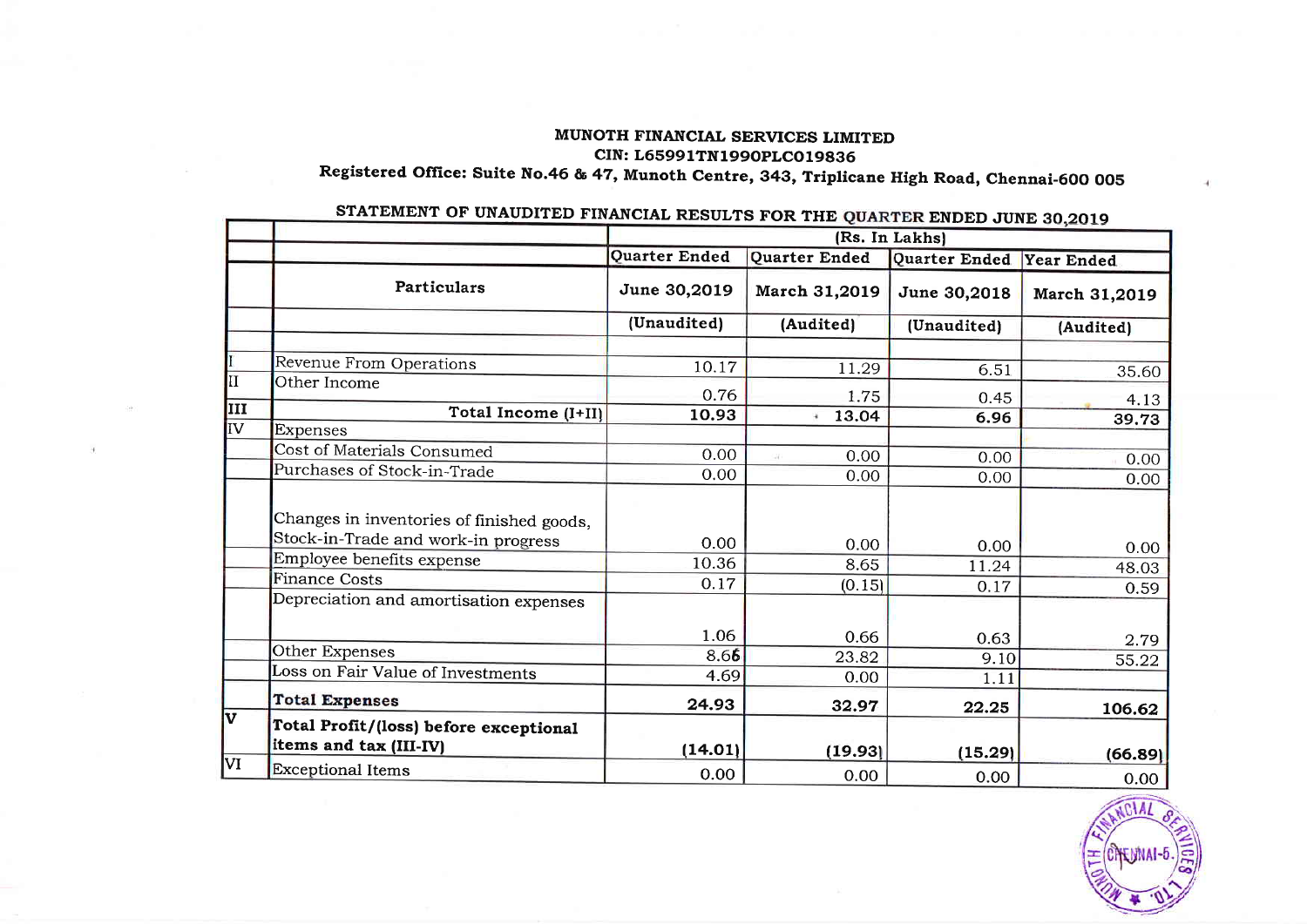| VII       | Profit before tax (V-VI)                                                                                          | (14.01) | (19.93) | (15.29) | (66.89) |
|-----------|-------------------------------------------------------------------------------------------------------------------|---------|---------|---------|---------|
| VIII      | Tax Expense:                                                                                                      | 0.00    | 1.18    | 0.00    | 1.18    |
|           | (1) Current Tax                                                                                                   | 0.00    | 0.00    | 0.00    | 0.00    |
|           | (2) Deferred Tax (A)                                                                                              | 0.00    | 1.18    | 0.00    | 1.18    |
| IX        | Profit/(Loss) for the period (VII-VIII)                                                                           | (14.01) | (21.11) | (15.29) | (68.07) |
| X         | <b>Other Comprehensive Income</b>                                                                                 |         |         |         |         |
|           | A.Items that will not be reclassified to<br>profit or loss                                                        | 0.00    | 0.00    | 0.00    | 0.00    |
|           | (i). Remeasurement gain/(loss) on the<br>Defined Benefit Plans                                                    |         | 3.46    |         | 3.46    |
|           | (ii). Gain/(Loss) on measuring equity<br>instruments at Fair Value through Other<br>Comprehensive Income (FVTOCI) | 0.00    | 21.60   | 0.00    | 21.60   |
|           | (iii). Income tax on (i) above                                                                                    |         | ÷.      |         |         |
|           | B. (i) Items that will be reclassified to<br>profit or loss                                                       | 0.00    | 0.00    | 0.00    | 0.00    |
| <b>XI</b> | Total Comprehensive Income for the<br>period (IX+X)                                                               | (14.01) | 3.95    | (15.29) | (43.01) |
|           | Paid up Equity Share Capital                                                                                      | 513.53  | 513.53  | 513.53  | 513.53  |
|           | Face Value of Equity Share Capital(in Rs/-                                                                        | 10.00   | 10.00   | 10.00   | 10.00   |
| XII       | <b>Other Equity</b>                                                                                               | 0.00    | 0.00    | 0.00    | 0.00    |
| XIII      | Earning per equity share (of Rs.10/-<br>each)(not annualised)                                                     |         |         |         |         |
|           | $(1)$ Basic $($ in Rs $/$ - $)$                                                                                   | (0.27)  | (0.41)  | (0.30)  | (1.33)  |
|           | $(2)$ Diluted $($ in Rs $/$ - $)$                                                                                 | (0.27)  | (0.41)  | (0.30)  | (1.33)  |

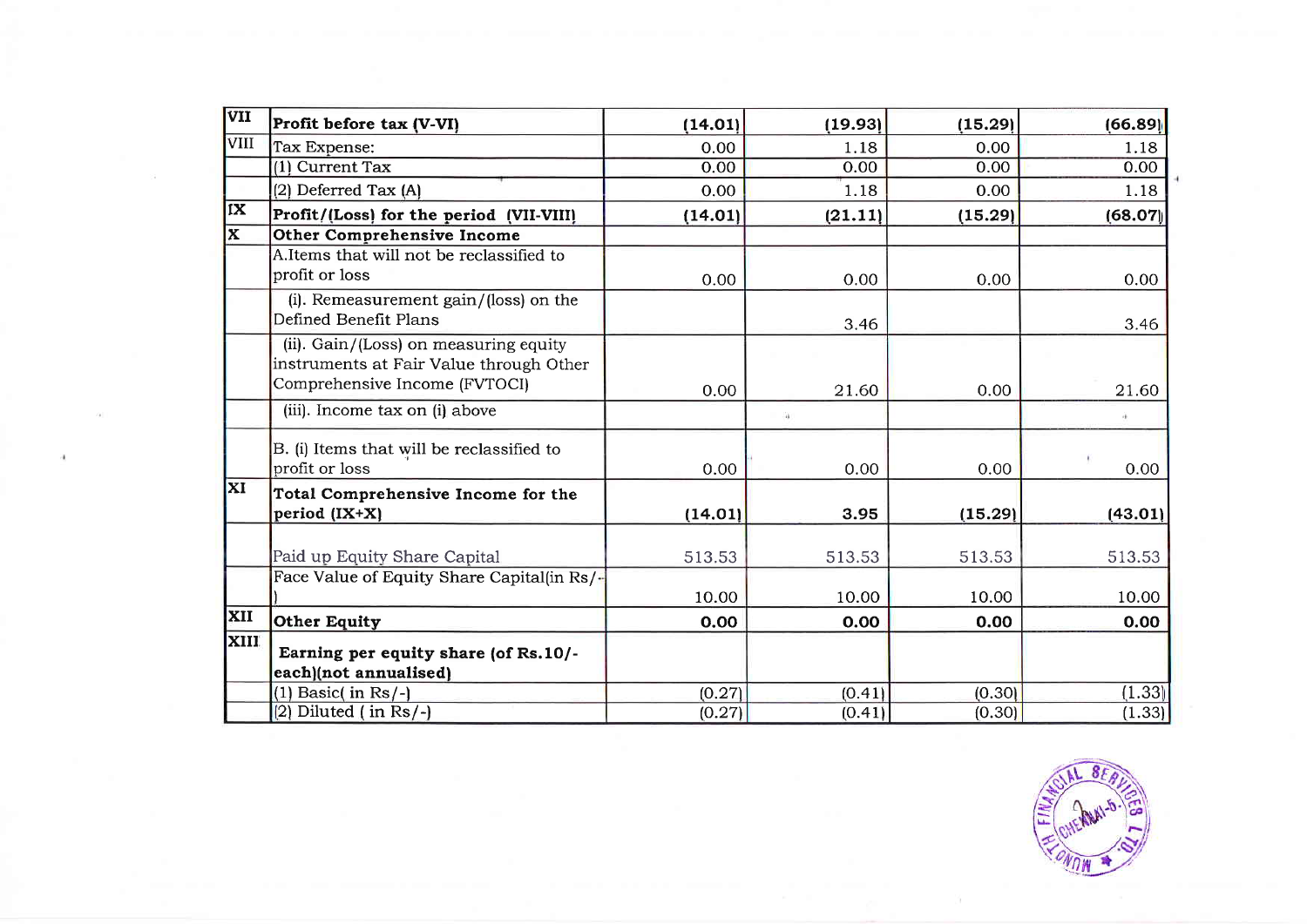#### Notes:

1. The above Un-audited results have been reviewed and recommended by the audit committee and approved by the Board of Directors in their meeting held on August 13, 2019.

2. This statement has been prepared in accordanced with Company's (Indian Accounting Standards) Rules, 201S(IND-AS), Prescribed under section 133 of the Companies Act, 2013 and the recognised accounting practices and policies to the extent applicable. Begining April 1, 2OI7 the company has for the 1st time adopted Ind-AS.

3. Segment wise reporting is not applicable as the Company operates in a single segment. Yiz. Capital Market

4. During the period April2019- June 2019 the company has not received any compliant from shareholders/Investors.

5. Previous years figures have been regrouped/rearranged wherever necessary

Date : 13-08-2019

### For MUNOTH FINANCIAL SERVICES LIMITED

JASWANT MUNOTH Place : 13-08-2019<br>Place : Chennai Municipality of the Managing Director (New York) Managing Director